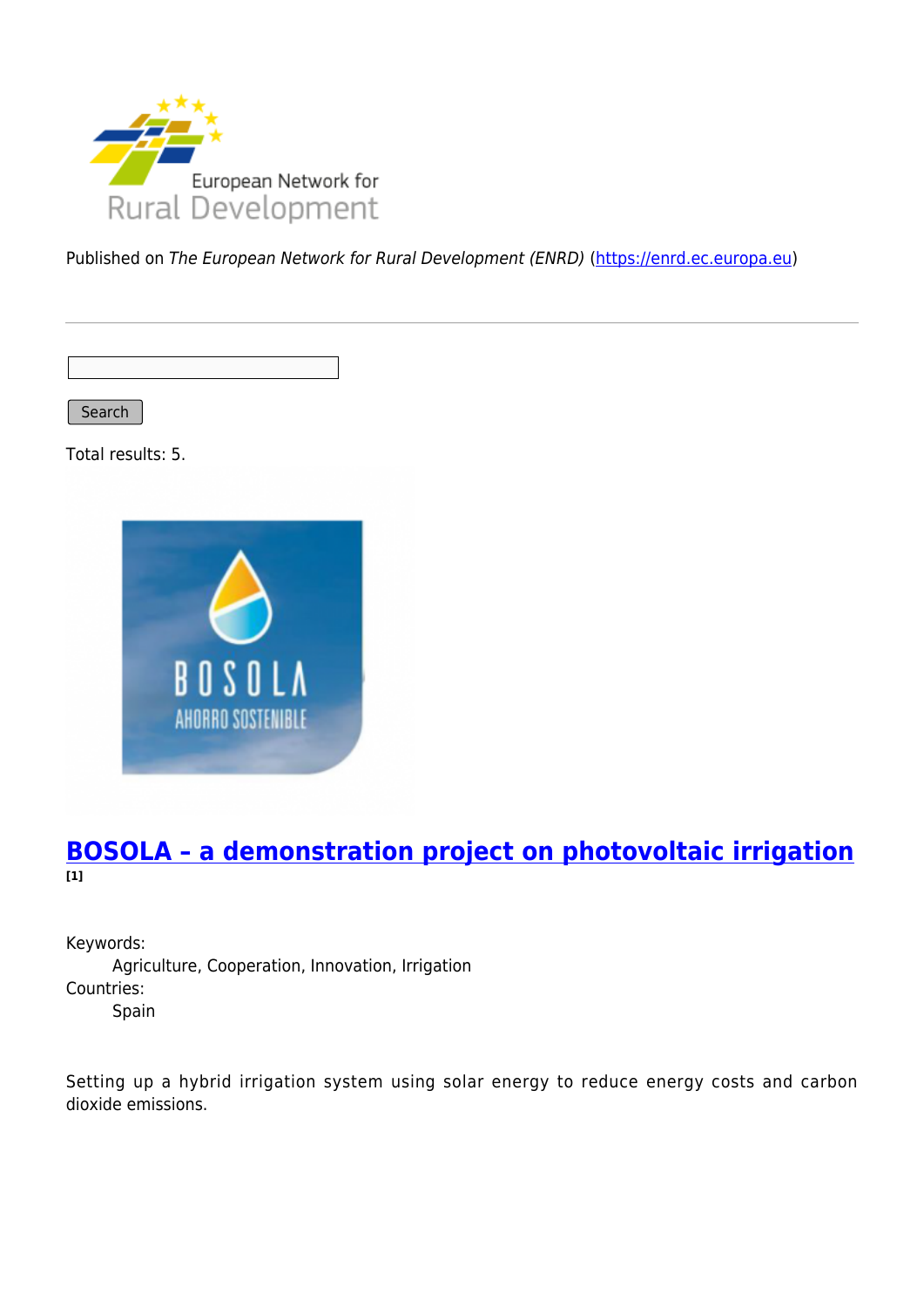

# **[Madrid-KmRegion – Strengthening the food chain and short](https://enrd.ec.europa.eu/projects-practice/madrid-kmregion-strengthening-food-chain-and-short-distribution-channels_en) [distribution channels](https://enrd.ec.europa.eu/projects-practice/madrid-kmregion-strengthening-food-chain-and-short-distribution-channels_en) [2]**

Keywords:

Agriculture, Cooperation, Direct marketing, Entrepreneurship, Innovation, Short supply chains & local markets, Young farmers

Countries:

Spain

An EIP Operational Group was set up to strengthen the food chain and create short distribution channels for small and medium farms in the Madrid region.



**[Waasland Region – Promoting renewable energy in cities](https://enrd.ec.europa.eu/projects-practice/waasland-region-promoting-renewable-energy-cities-and-countryside_en) [and the countryside](https://enrd.ec.europa.eu/projects-practice/waasland-region-promoting-renewable-energy-cities-and-countryside_en) [3]**

Keywords: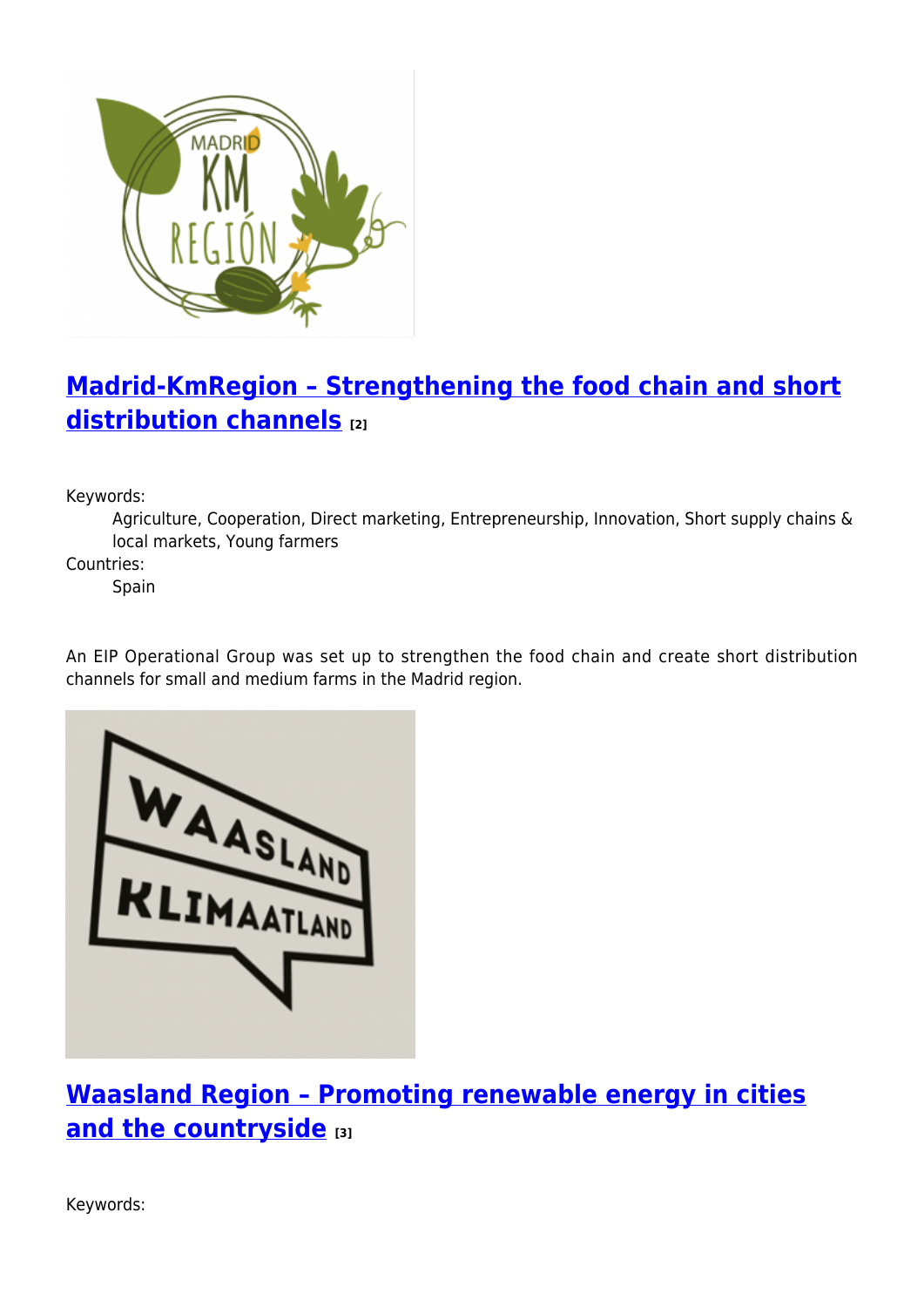Climate change adaptation, Cooperation, Energy efficiency, Information & promotion activities Countries:

Belgium

An example of an initiative promoting energy efficiency that addresses climate change through targeted actions at grassroots level.



### **[Pilot Project on Circular Bioeconomy - Spain](https://enrd.ec.europa.eu/projects-practice/re-thinking-management-organic-waste_en) [4]**

Keywords:

Bioeconomy, Cooperation, Energy efficiency, Job creation, Knowledge transfer, Renewable energy

Countries:

Spain

The project has enabled the living-lab, Josenea which is focused on organic farming, to collect biowaste from neighbours and transform it into compost to fertilise their crops, with environmental, economic and social benefits.



## **[Feasibility study on setting up a biogas plant](https://enrd.ec.europa.eu/projects-practice/feasibility-study-setting-biogas-plant_en) [5]**

Keywords: Bioeconomy, Energy efficiency, Renewable energy, Renewables Countries: